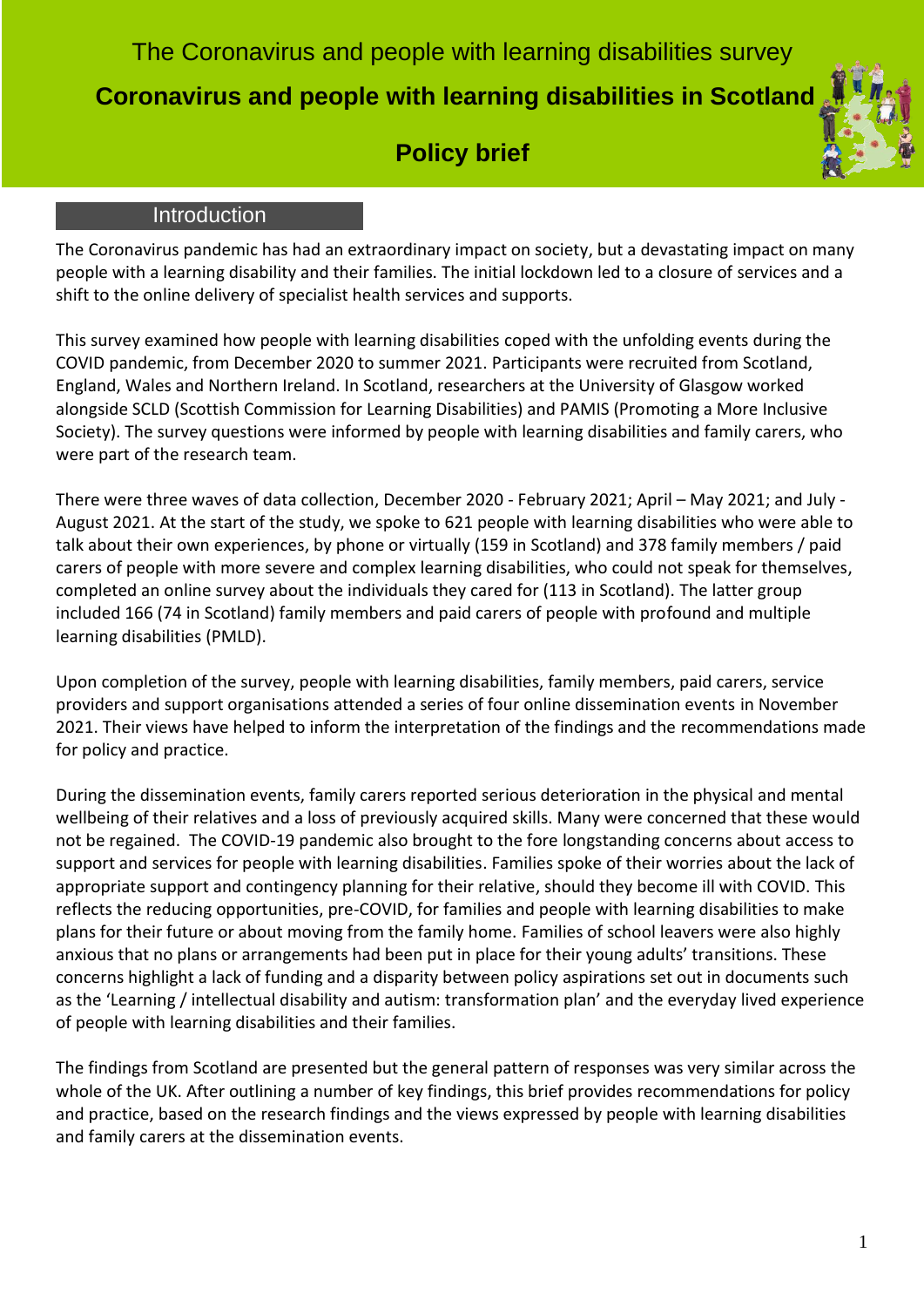## **Policy Timeline**

The timeline below illustrates the context in which each of the three waves of data collection took place. Policy decisions that were key for people with learning disabilities and lockdown dates that took place in Scotland are marked on the timeline.

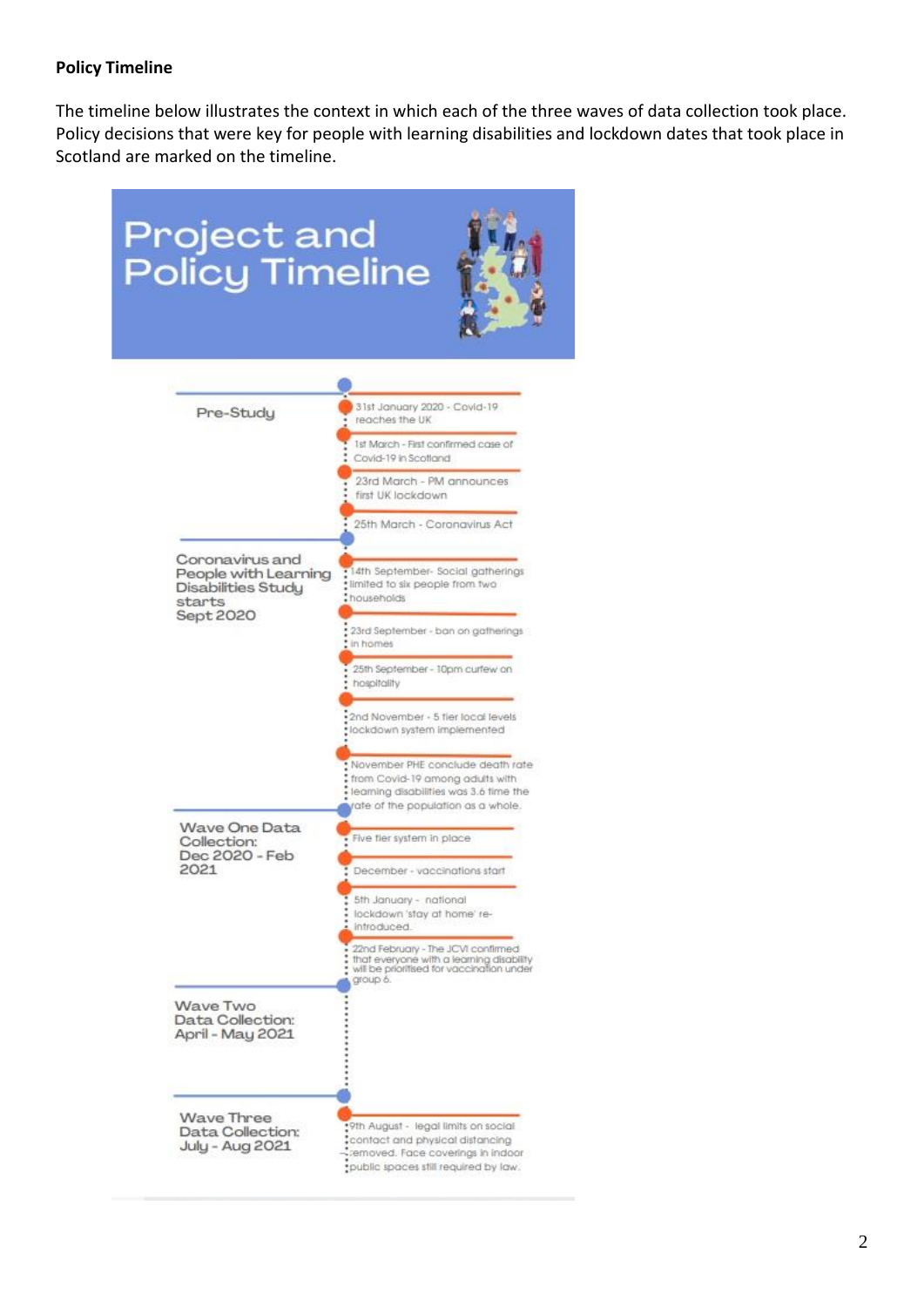## **Mental Health and Wellbeing**

Throughout the year, people with learning disabilities were worried about the coronavirus. Those who were interviewed were more concerned about their family or friends catching coronavirus. At the last data collection in August 2021, 64% remained worried about their friends or family catching coronavirus and 49% said they were worried about catching it themselves.

People with learning disabilities also reported high levels of emotional distress and loneliness. The majority said they felt anxious (69%), sad (68%), angry (72%) or lonely (62%), when we first spoke to them in December 2020. While there were signs of improvement by August 2021, most people continued to report feelings of anxiety (66%), sadness (64%), and anger (59%). Moreover, 41% of people reported that they still felt lonely with no one to talk to.

The findings were similar for people with more severe learning disabilities. Carers reported that the majority of people with more severe learning disabilities had felt worried (74%), sad (74%) and angry (75%) at the second wave of data collection, with little sign of improvement by August 2021.

## *Recommendations*

*1) There needs to be additional funding and resource to ensure support is provided to those whose emotional wellbeing has been negatively affected during the pandemic.*

*2) Official communication contributed to anxiety. Future communication from the Scottish Government should be more easily accessible. Suggestions by people with learning disabilities include increasing font size, use of colour for printed information, and presenting information in alternative formats such as audio and video.*

## **Access to Health Services**

Initial pandemic restrictions meant that it became more challenging to access health services. In August 2021, most people with learning disabilities (64%) and those with more severe learning disabilities (80%) said they had not had any contact with health professionals in the last four weeks. When people did have contact, it was often remotely. For example, 18% of people with learning disabilities consulted their GP by telephone or video call, compared to 17% who had in person consultations. There was a bigger gulf between virtual and in person GP consultations for people with more severe learning disabilities (15% compared to 5%). This is noteworthy because these are individuals who are unable to talk about their symptoms or explain what is causing them discomfort or distress.

Only 16% of people with learning disabilities and 20% of those with more severe learning disabilities had received their annual health check since the start of 2021.

There were also reports of delays for other medical appointments. At the final phase in August 2021, 43% of carers of people with more severe learning disabilities said they had been waiting at least 6 months for a planned medical test, hospital appointment, or operation for the person they support. Moreover, almost a fifth of carers (19%) reported that they were still having difficulties accessing essential equipment.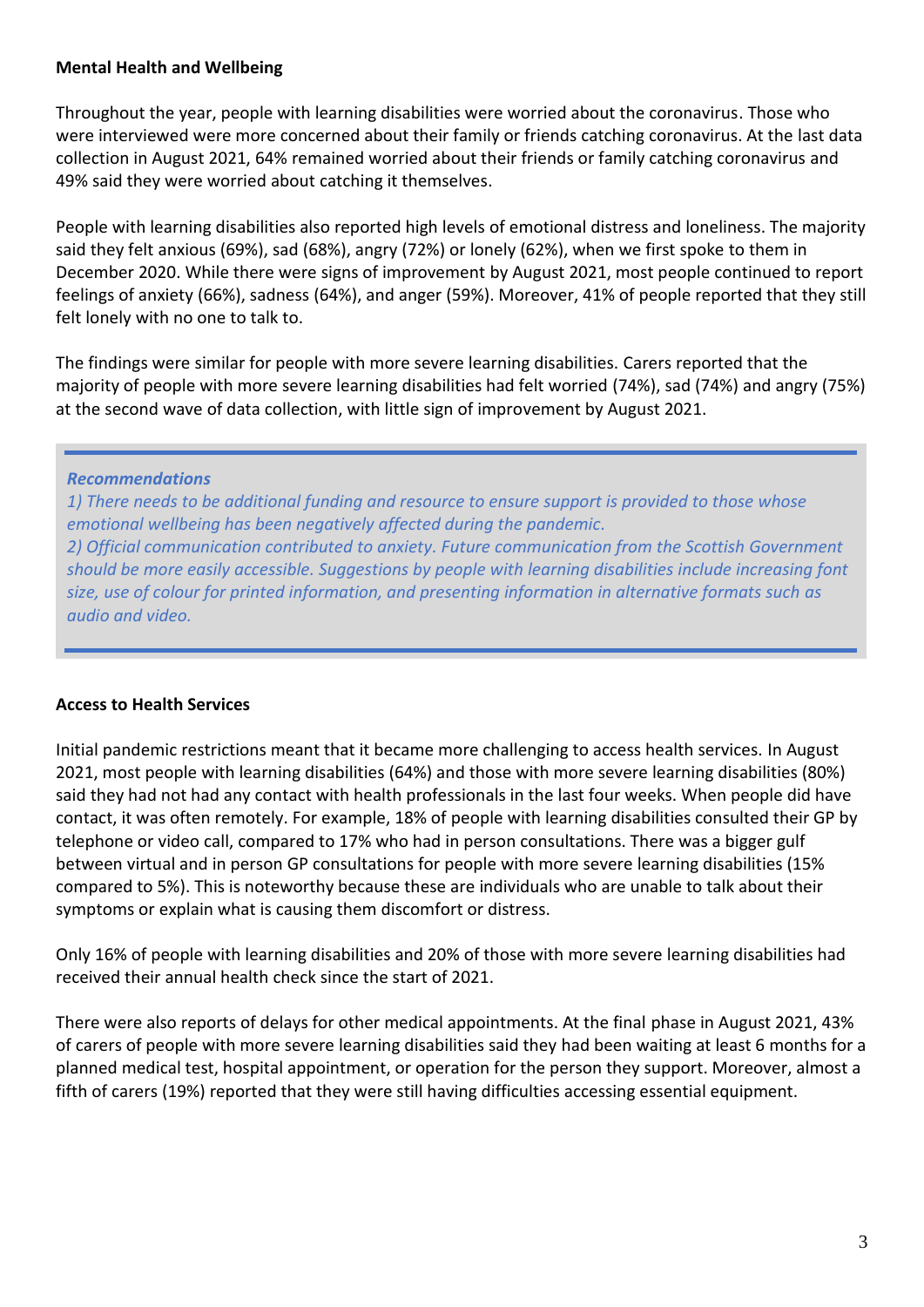## *Recommendations*

*1) Consideration needs to be given to prioritising face to face GP consultations for people with learning disabilities, particularly those with more severe learning disabilities who are unable to provide verbal reports of their symptoms. 2) Annual Health Checks are important for keeping people with learning disabilities healthy and need to be prioritised going forward. 3) Addressing any deterioration in the health and wellbeing of people with Profound and Multiple Learning Disabilities (PMLD) needs to be a priority of Allied Health Professional (AHP) services.* 

## **Access to Support Services**

Over a quarter (27%) of people with learning disabilities and 58% of people with more severe learning disabilities used day services before the pandemic started. At the first wave of data collection in December 2020, almost all day and respite services and community activities had stopped. By August 2021, half of all the people in the survey had returned to their day service in person. However, almost a third of people with learning disabilities (32%) and almost half of those with more severe learning disabilities (48%) were still not back at their day service, either in person or online.

By the final timepoint in August 2021, a quarter of people with learning disabilities and over half of carers of people with more severe learning disabilities said they were receiving less support than they had before the pandemic started.

# *Recommendations*

*1) The full re-opening of day services and community activities for people with learning disabilities need to be prioritised. Provision of online support should be in addition to, and not a replacement for in person support.* 

*2) There should be a national hub where ideas for best practice can be collated and shared across Scotland. This would include possible solutions to restoring or providing social care and health services during periods of restriction or how to reinstate services as restrictions are being lifted. This might include day services, community activities and access to allied health professionals. The hub should work in partnership with people with learning disabilities and their families.*

*3) Families have struggled to cope with greatly reduced levels of support, resulting in negative impacts on their physical and mental wellbeing. The pressure on families is unsustainable and care packages for people with PMLD need to be reinstated.*

*4) Broader consideration needs to be given to the ability of families and people with learning disabilities themselves, to plan their transitions, including their move from the family home. There should be clarity about the real choices and options people have. The rhetoric should be in line with reality.*

## **Social Contact and engagement**

We do not know how many people with learning disabilities and those with more severe learning disabilities attended community activities before the pandemic started. However, at the final wave of data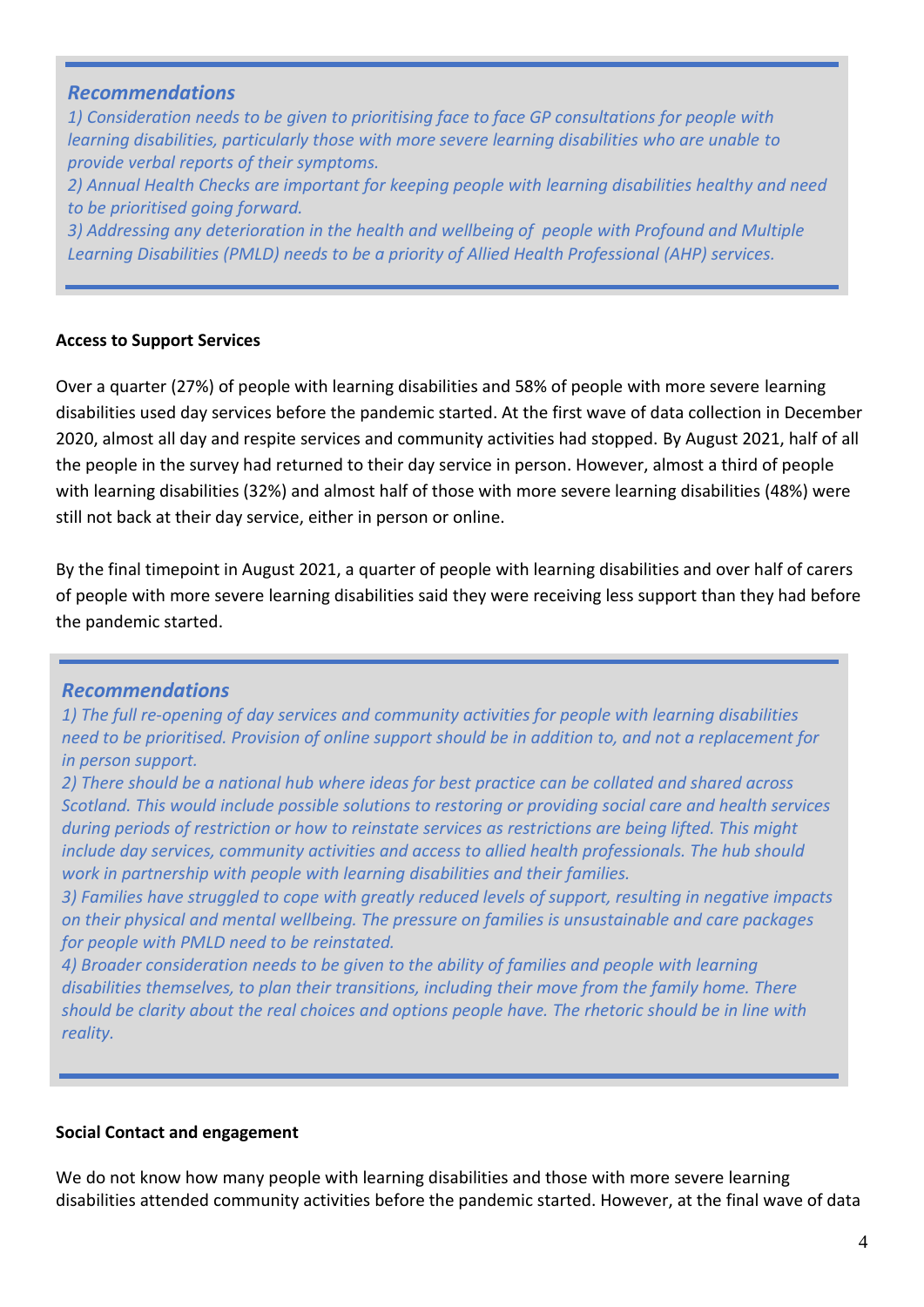collection in August 2021, 48% of people with learning disabilities and 38% of people with more severe learning disabilities were attending community activities in person. Another 16% of people with learning disabilities and 6% of those with more severe learning disabilities said they were attending online activities. Rather starkly, 34% of those with learning disabilities and 56% of those with more severe learning disabilities were not participating in any community activities.

## *Recommendations*

*1) Without support and opportunity to engage in social activity people will become more lonely and depressed. This is an essential aspect of support. Proactive* measures should be taken to support people's need for social contact and activity.

*2) There is a need for both online and face to face services / activities.*

## **Digital lives**

Digital platforms were known to play a major role in people's lives during the pandemic. In August 2021, the majority of people with learning disabilities (94%) were using the internet and just over half of people with more severe learning disabilities (53%) had access to the internet at home.

Many people with learning disabilities were using the internet to speak with their family and friends (60%), for social media (58%), to stream television and films (54%), or to participate in online activities with others (47%). Perhaps unsurprisingly, a smaller proportion of those with more severe learning disabilities were reported to be using the internet for these purposes (friends and family: 29%; social media: 7%; film and television: 35%: online activities: 17%).

At the final timepoint, most people with learning disabilities (61%) were still enjoying taking part in online activities compared to 34% of people with more severe learning disabilities. However, 26% of people with learning disabilities and 44% of those with more severe learning disabilities had never been keen on online activities.

## *Recommendations*

*1) People with learning disabilities should be supported to use online platforms, building on new opportunities for digital engagement.*

*2) Specialist online activities and supports are required for people with more severe and profound learning disabilities (but it should be acknowledged that for some people online resources are not appropriate).*

*3) Online activities should be an addition to rather than a replacement for face-to-face activities.*

## **Impact of caring and visitor restrictions**

Over the three timepoints, carers frequently reported feeling tired, depressed, general feelings of stress and disturbed sleep.